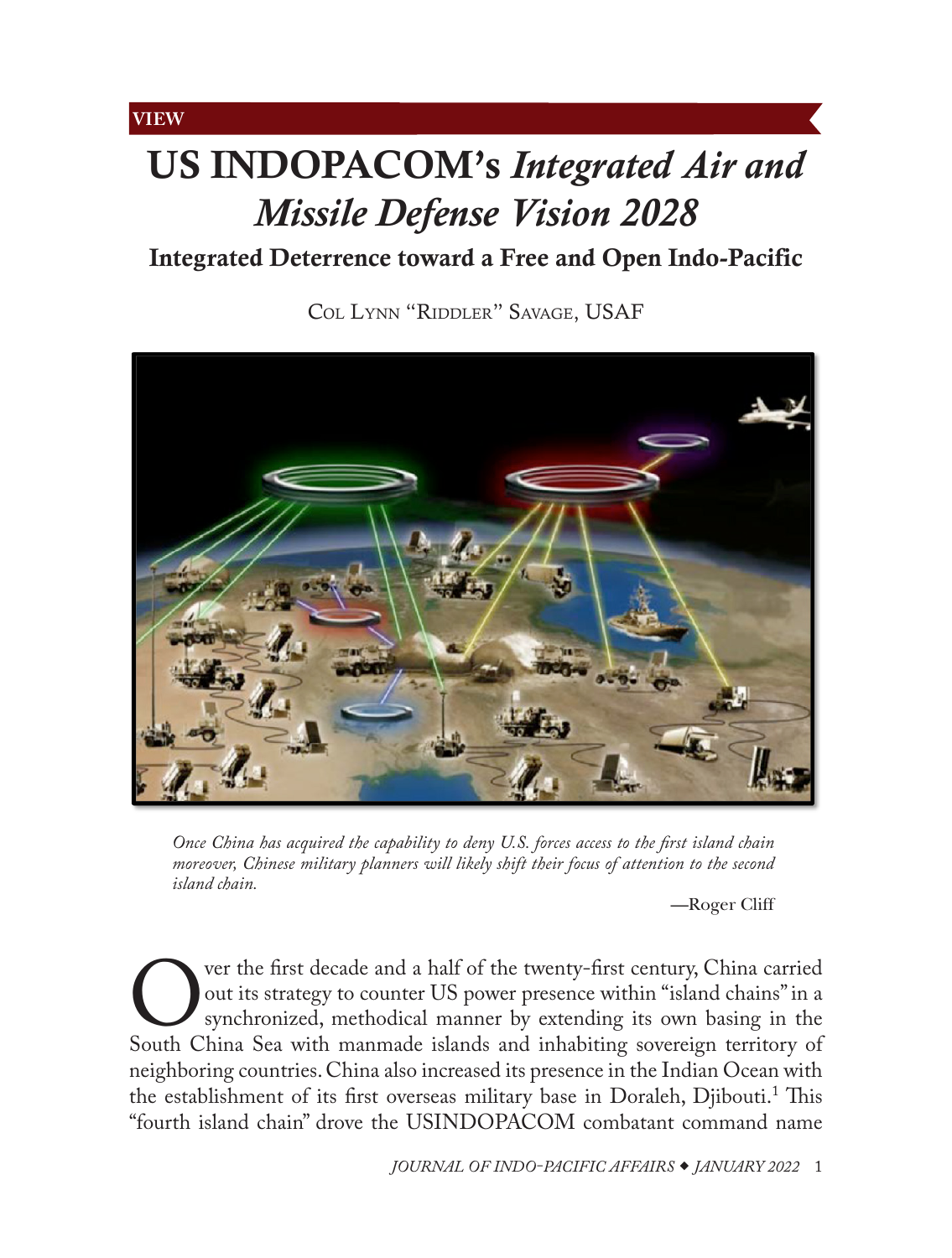change but was only the opening clutch of China's rise to power in the region. Along with increases in basing and offshore island building, China was also rapidly developing its ballistic missile arsenal, further improving its reach and sphere of influence. The combination of these effects extended China's anti-access/area denial (A2/AD) range and its ability to affect the area, challenging the United States and US allies' and partners' previously uncontested freedom of maneuver in the region. To counter China's A2/AD concept, one line of effort USINDOPA-COM focused on is the Integrated Air and Missile Defense (IAMD) enterprise, with a once-in-a-generation, revolutionary vision. In 2018, INDOPACOM published the *IAMD Vision 2028*, which is an innovative jump forward in IAMD development for the United States and its allies/partners to maintain a competitive advantage in the region and the topic for this article.

Leading up to this ground-breaking IAMD concept, in 2015, *Air & Space Power Journal* published an article entitled "Back to the Future: Integrated Air and Missile Defense in the Pacific."2 The authors defined IAMD from the US perspective, how we got to where we were at the time, and what "right" looks like in the Pacific. Significantly, the article highlighted the importance of allies and partners in successfully conducting the IAMD mission. Security cooperation, seen as "Runways and Relationships" and "Places not Bases," were the catchphrases capturing Pacific Air Forces' strategic narrative and relationship line of operation with allies and partners, ultimately morphing into the Agile Combat Employment (ACE) concept of today. The article emphasized the importance of regional access, praised bilateral IAMD architecture such as we have with Japan, touched briefly on the benefit of a common operating picture (COP) and information and data sharing, and advocated the benefits of training and education with regional allies and partners as provided by the Pacific IAMD Center (PIC). All these concepts were valid then and still resonate today, but the INDOPA-COM *IAMD Vision 2028* took a revolutionary leap on these tenets. Instead of a COP that "PACAF can constantly monitor,"<sup>3</sup> *IAMD Vision 2028* suggests a network architecture that all allies/partners can share and "any sensor, any shooter" in the region can leverage to thwart an incoming threat. Instead of bilateral area air defense plans, *IAMD Vision 2028* advocates for area of responsibility (AOR) wide integrated, netted, and layered sensor coverage. Beyond a robust US–only command and control (C2) for its own forces, *IAMD Vision 2028* proposes a regional integrated and interoperable fire-control architecture and an advanced joint and combined IAMD battle management and engagement coordination system. The revolutionary changes *IAMD Vision 2028* envisions are credible fixed, mobile, and expeditionary operations that untether interceptors from sensors and tailors multilateral information-sharing agreements throughout the region, en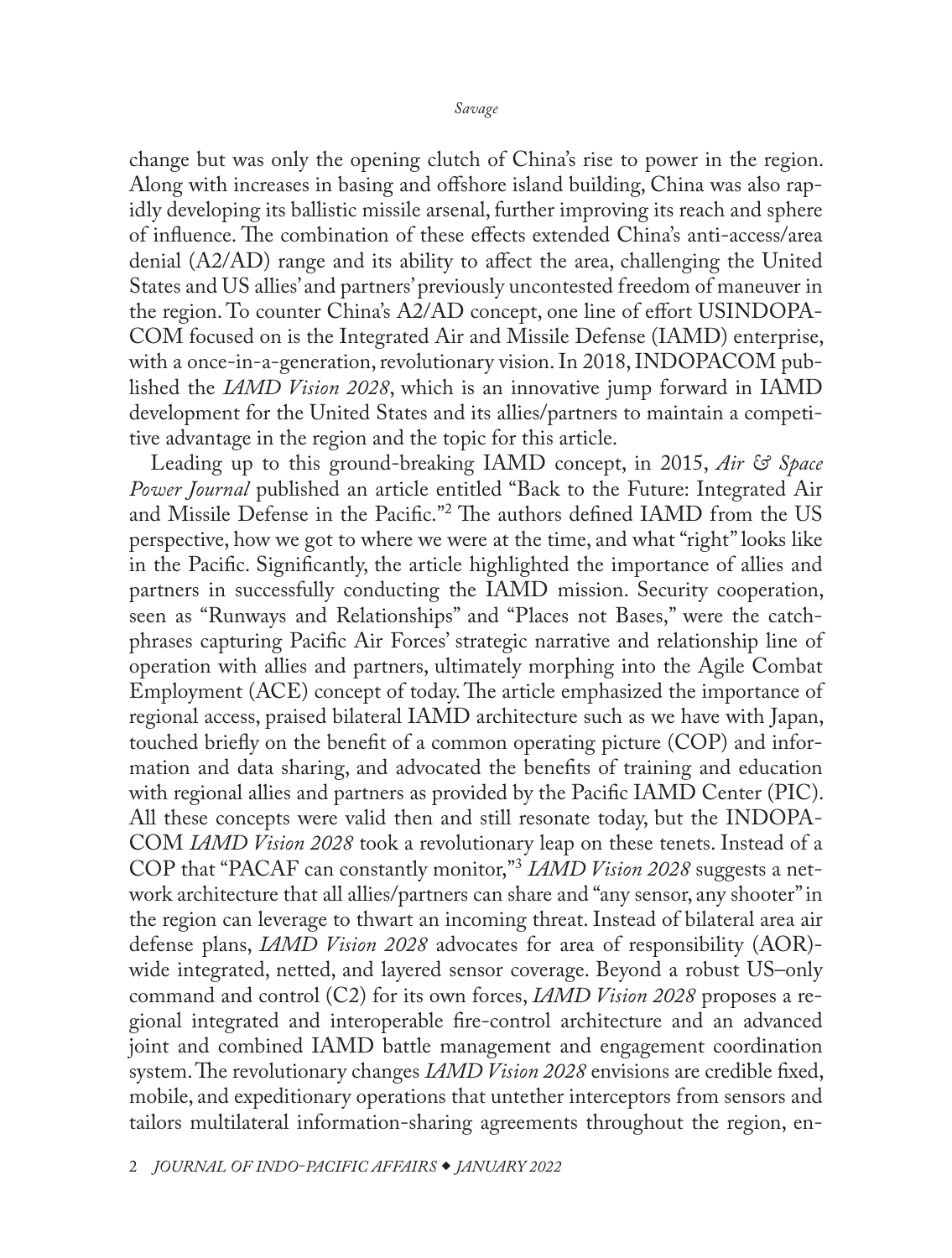abling allies and partners a holistic freedom of maneuver and power-projection presence to maintain a free and open Indo-Pacific.

The *IAMD Vision 2028* opens with a clear statement of what needs to be defended: critical fixed sites dispersed over a vast AOR and mobile and expeditionary forces. Given China's growing ballistic missile, cruise missile, unmanned aerial systems (UAS), and hypersonic weapons arsenal and capability, the vision suggests fixed sites, regardless of location, throughout the Indo-Pacific, are vulnerable to missile attack. Guam, Hawaii, the United States mainland, and allies' and partners' critical sites are vulnerable to a potentially overwhelming Chinese threat. Additionally, Beijing's open desire to become the world's dominant power and extend its sphere of control in the region, as expressed in the "China Dream," demonstrate China's resolve to close off a free and open Indo-Pacific and impose its will to the second island chain and beyond. This desire, along with the emergent capability and capacity, foreshadows a time in the near future where the United States and US allies cannot continue to mass forces from fixed, main operating bases (MOB) as has been the operational strategy for decades. Additionally, US IAMD resources alone are overmatched and unable to defend the highvalue assets across the entire Indo-Pacific. The USAF, realizing its MOBs are now targets not havens, is doing its part by moving toward a revolutionary ACE methodology of airpower generation to preserve the service's ability to generate combat airpower and counter China's strategy. Even with forces repositioning throughout the theater, once detected by China, and because air defense (AD) forces would not be able to move with equal agility, the forces would once again become targetable and vulnerable to missile attacks. INDOPACOM *IAMD Vision 2028* realized this conundrum and envisioned the need to defend mobile forces throughout the entire theater, including future ACE basing locations.

Previous air and missile defense planning doctrine called for developing a defended asset list of fixed locations within adversary interceptor range. Updated military operational strategy of rapidly maneuvering and dispersing forces for combat involves deployment to locations where US IAMD forces are not adequately postured to defend and unable to relocate in a timely manner.<sup>4</sup> *IAMD Vision 2028* resolves this dilemma, not by attempting the nonviable option of increasing US IAMD capability alone but instead by synergizing sensors and interceptors with our regional allies and partners, further extending INDOPACOM's IAMD capability and ultimately the survivability of combat forces.

With INDOPACOM's vast AOR, allies and partners are absolutely critical, and the vision to seamlessly integrate with regional partners is the revolutionary aspect of the new vision. It is nothing new for the United States to work side by side in "coordination" with allies and partners, both politically and militarily.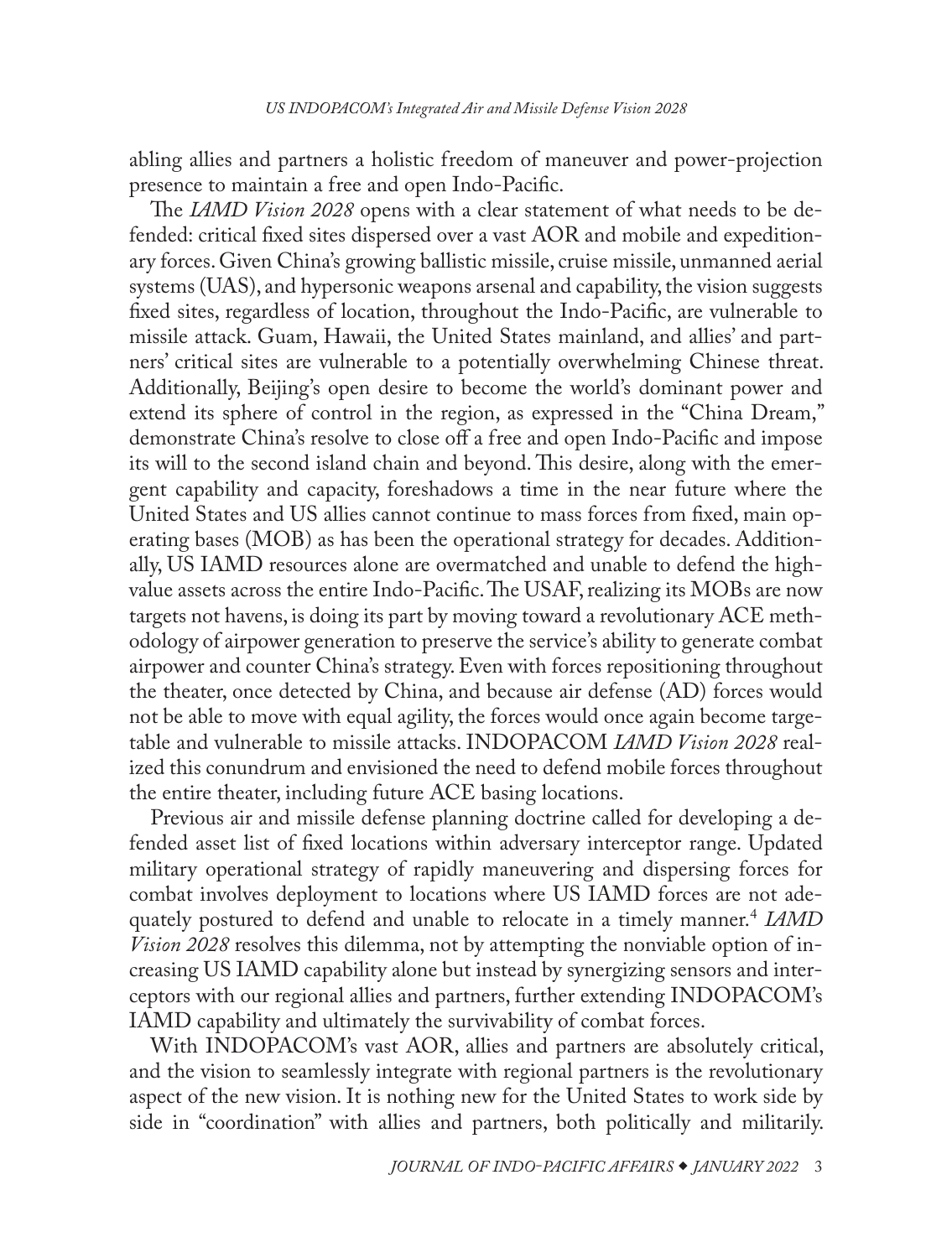However, to seamlessly integrate and interoperate forces is a new initiative. The landing on the D-Day beaches, with each ally having their own beach, was an example of side-by-side integration. Operation Iraq Freedom and Operation Enduring Freedom ground forces' laydown are other examples of side-by-side integration, as coalition forces were divided across the different countries' land mass. There are numerous other examples of side-by-side integration, but what has always been missing is a truly seamless amalgamation.

Side-by-side integration, as recent coalition operations in Southwest Asia and Afghanistan showcase, is analogous to one nation running the offense while another runs the defense. Seamless integration as described in *IAMD Vision 2028* directs partner nations to integrate offensive and defensive skills. Every player, every coach, has the same playbook, knows each other's moves and rules, and coherently and effectively practice and execute the game plan together. Players and coaches mix and match, practice together, and are seen by opponents as one well prepared team. *Vision 2028* recognizes the shortfall of side-by-side integration with and among allies in defending against a Chinese A2/AD threat, and the first requirement to counter is seamless amalgamation: AOR-wide integrated, netted, and layered sensor coverage. This concept of connecting all sensor data across the Indo-Pacific is an identical concept to the Department of Defense's Joint All-Domain Command and Control ( JADC2) concept but goes one step further by being combined and including all regional allies and partners.

This envisioned combined, integrated, netted, and layered sensor coverage enables birth-to-death tracking of all threats within air and space domains utilizing space, terrestrial, mobile and partner sensors. At times, the United States may be better postured for threats to the east, with systems such as the Next-Generation Overhead Persistent Infrared (Next-Gen OPIR) and GhostEye identifying intercontinental and tactical ballistic missile launches against the US mainland.5 At other times allies and partners in the Indo-Pacific region may be better postured with sensor coverage for launches to the southern and western half of the Indo-Pacific AOR. Including ally and partner sensor coverage into an integrated network architecture ensures constant tracking of threats across the entire region. Additionally, partner-nation sensors help increase regional situational awareness on other hazards, Including air-breathing threats, UAS, and cruise missiles. Finally, these sensors add redundancy by creating a kill web of sensor coverage versus a single kill chain of sensor data and enable dispersion of systems, complicating the enemy's targeting ability. However, before the data becomes useful, before it becomes an integrated, netted, and layered sensor coverage, it must be combined. Combined operations are achievable with the vision's second requirement of a regional integrated fire-control architecture.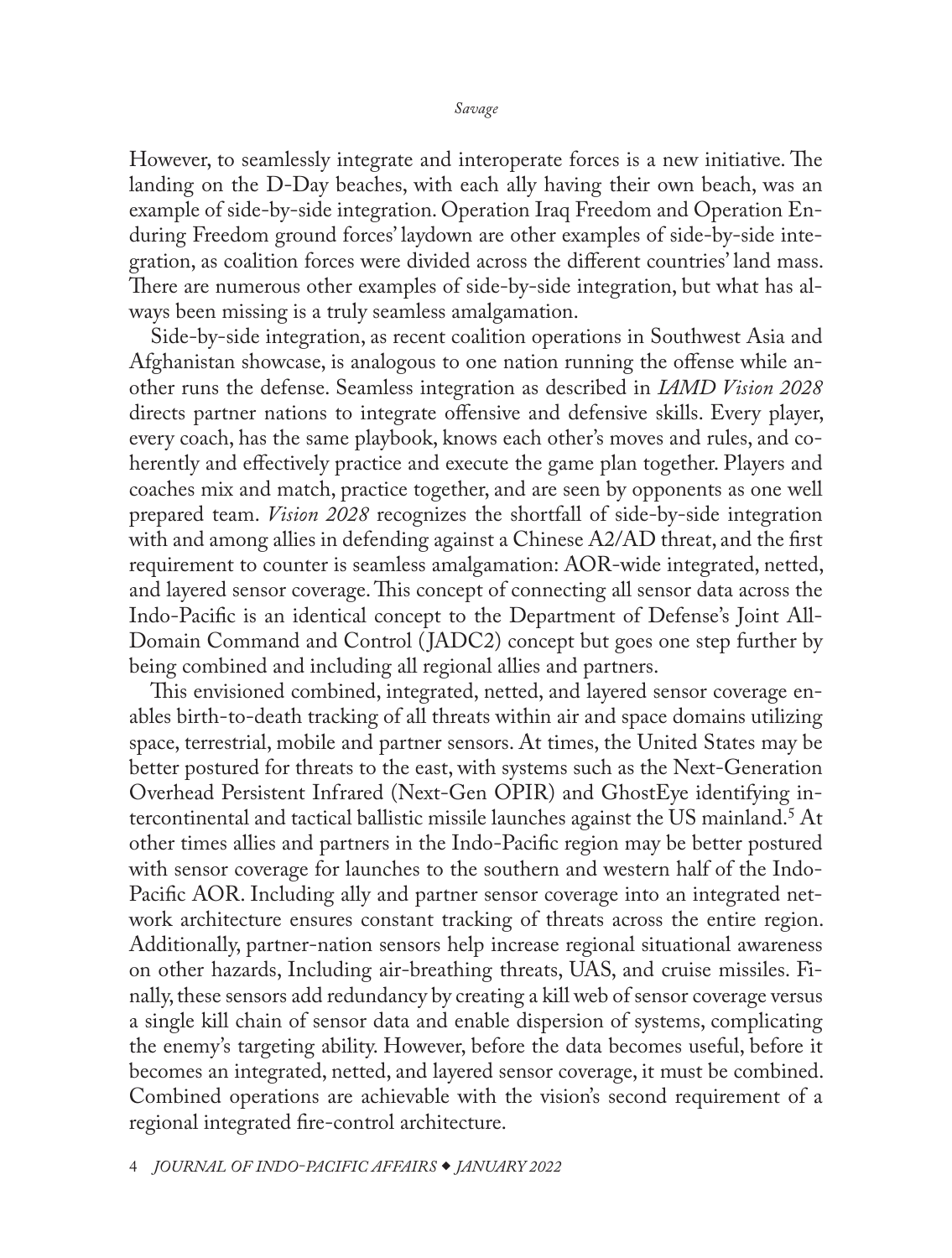This envisioned fire-control architecture is a joint standard, modular, and inclusively open system. Selective multilateralism, or tailorable releasability as labeled by INDOPACOM, enables different ally and partner sensors across the AOR to fuse together to provide a truly seamless, integrated, netted, and layered sensor coverage for everyone. This architecture will be the sensor-fusion hardware for the AOR that correlates data and presents it as a single image of the threat environment, releasing it to partners tied into the architecture. This standardized, modular, open, tailorable architecture does not exist today, but *IAMD Vision 2028* implores innovation. Currently three potential systems are in development, which will be discussed shortly. Once the system is established, the third requirement to bring the vision to fruition will be creating an interoperable software to run the architecture.

With sensors across the AOR fused together in a single image shared by all, the final requirement envisioned by the vision is software that will be defined by doctrine and tactics, techniques, and procedures (TTP). The first TTP requirement is a defense design plan and analysis tool. This tool needs to have all the capabilities for sensors and shooters cataloged, be able to show where coverages exist, where they overlap, where there are seams, where there is shooter coverage, and where there are gaps. It needs to be AI-enabled to rapidly provide engagement solutions against incoming threats and display the targeting in real time. Finally, the system would need to integrate the offensive and defensive sides of IAMD operations to enable all four IAMD operational elements. Examples include multiple engageon-remote options, launch-on-remote options, as well as sending back point-oforigin (POO) data to afford targeting of threat location. Additionally, the system would need to be able to use AI to predict enemy future operations based on past volleys. The synergy of architecture and the software to support it would ensure the theater's IAMD success in the vision of defending high-value targets and mobile and expeditionary forces from the full range of advanced air and missile threats. Prior to the vision becoming a reality, strategic hurdles and policy-level obstacles must be overcome.

The INDOPACOM *IAMD 2028 Vision* is grandiose by any measurement. It is the first of its kind, and there will be many challenges and constraints to conquer to be successful. The first obstacle to moving the vision forward is the strategic level buy-in from the United States and US allies and partners to realize the value of a shared, seamless system, including the information-sharing agreements that will be required to make it a reality. However, as with any political interaction with allies and partners, adjustments in national security policies necessary to accomplish *IAMD Vision 2028* is a complicated and diversified endeavor.<sup>6</sup> The battle will be against the status quo of not sharing data, historical baggage of past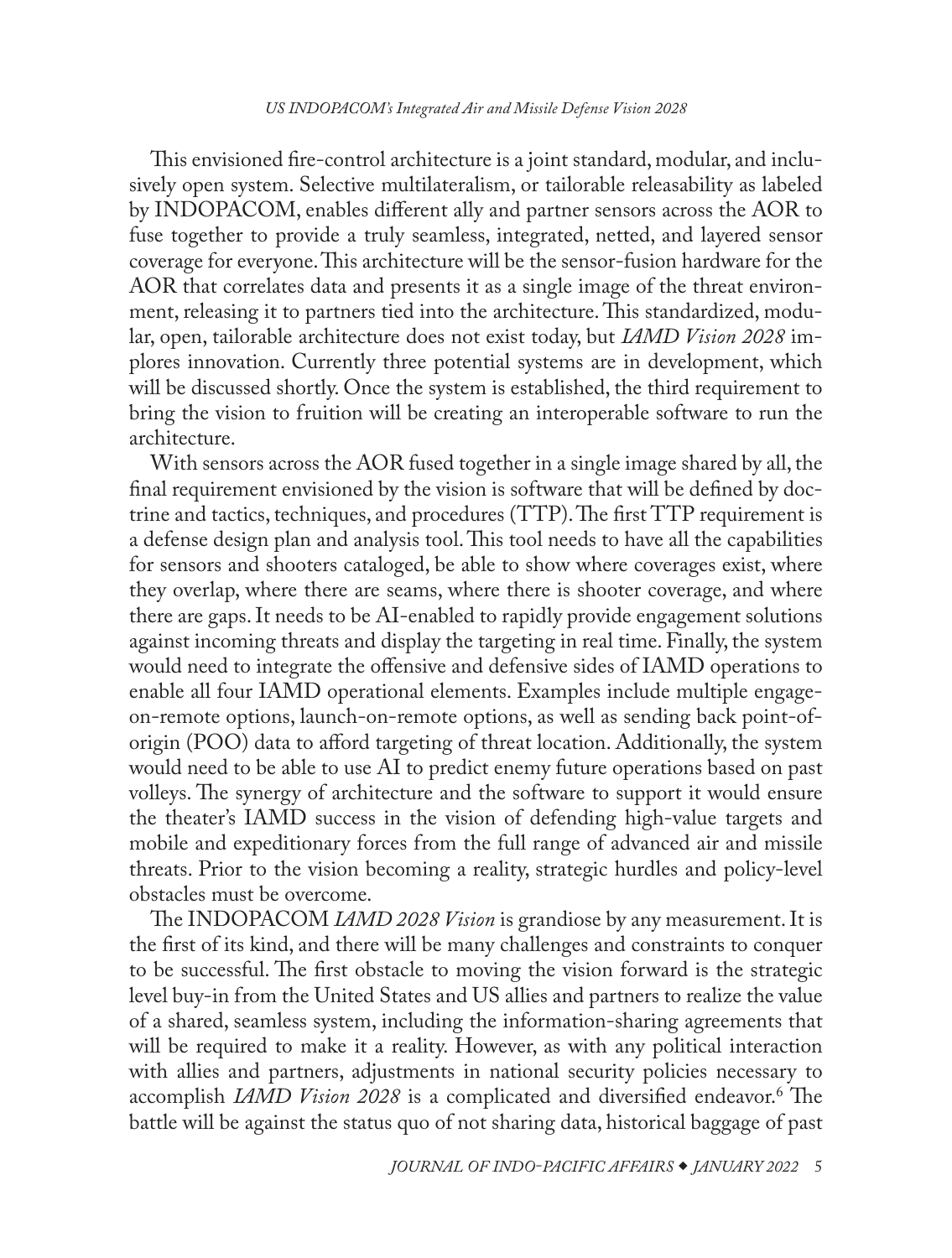conflicts and disagreements, China's intervention to prevent unity of allies and partners, cultural differences of how to establish agreements, ethical variances of who can support who, and ultimately the perceived cost to sovereignty of sharing national security capabilities with other nations. Each nation, including the United States, will need to adjust their national disclosure of classified informationsharing policies before an AOR-wide IAMD vision can become a reality. Participating countries will need to share sensor and fire-control data with all other countries to optimize the vision. Shooting nations will need to share interceptor locations and capability. For a real-time system, nations will need to share when systems are down for maintenance, making those nations feel vulnerable to attack as well as sharing where authorization of responsibilities lie with each nation, further highlighting vulnerabilities. These challenges are real and longstanding, but the political buy-in necessary to move forward needs to be addressed to make the vision a reality. The ultimate authority to get the nations to initially secede a piece of their sovereignty for a greater overall defense network (we will see later that ultimately it increases each nation's ability to preserve sovereignty) will need to be a whole-of-government approach. However, once nations do agree to come together against a common enemy, as previously highlighted, a standardized, modular, open, and tailorable architecture to enable all the different systems to communicate timely and effectively will need to be developed.

Within the Indo-Pacific AOR, there are US-built sensors and interceptors, Russian-built sensor and interceptors, Israeli-built sensors, and a plethora of indigenous systems. While the capability to fuse disparate system feeds in one location exists, the architecture to get the 1s and 0s to align and talk is equivalent to getting all the nations to speak the same language: it is an impossible task. To get the systems to work together, they will all need to be decoded to some common 1s and 0s protocol. While not new, Radiant Mercury, one of multiple cross-domain software applications, is a proven integrator and routinely takes a nation's incoming RADAR data and displays it on a bilateral COP. *IAMD Vision 2028* architecture will need to be able to send fire-control quality data to multiple nation's interceptors, not a common practice with disparate systems; however, progress is being made to make this vision a reality.

The first of three systems going after the "really hard" problem set of an architecture that fuses data across all domains, including interoperability with allies and partners, as well as the software necessary to run the system, is the IAMD Battle Command System (IBCS) by the US Army. IBCS is the Army's architecture and software solution to JADC2, but as with *IAMD Vision 2028*, it also recognizes and accommodates the need to include integration with allies and partners. The system can integrate any sensor and shooter across all domains and fuse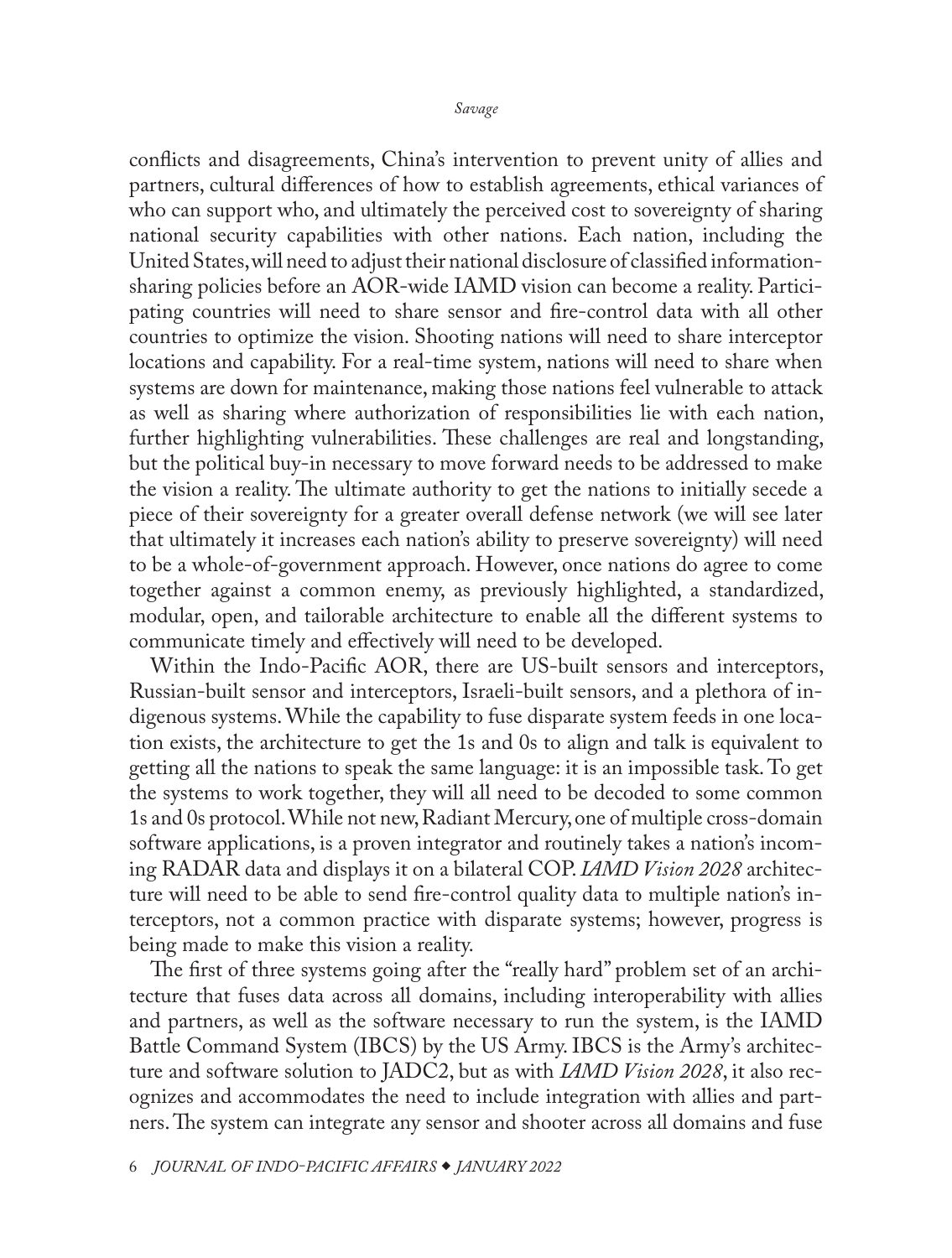the data securely to user-friendly displays where C2 can be executed seamlessly. As recently as 2019, the system demonstrated the capability to intercept two cruise missiles with the USMC TPS-59 radar and F-35 sensors as well as Patriot, Sentinel, and PAC-3 interceptors,<sup>7</sup> which is unprecedented. IBCS is anticipating initial operating capability as soon as 2022. The next system going after JADC2 is the Air Force's Advanced Battle Management System (ABMS).

ABMS, intended to replace legacy stove-piped C2 has, as stated by the Air Force Chief of Staff Gen Charles Q. Brown, Jr., "demonstrated the ability to collect vast amounts of data from air, land, sea, space and cyber domains, process that information, and share it in a way that allows for faster and better decisions."8 As of May 2021, the program has moved from developmental to purchasing and installing the hardware and software on aircraft, with the initial step including the KC-46, F-22, and F-35 aircraft. While not explicitly an advertised AD platform by design, the ability to tie in sensors and shooters will make it a valued program to the IAMD mission. The final program that is still in the concept development phase and being championed by an ally in the region is AIR6500.

AIR6500 is a Royal Australian Air Force (RAAF) program designed to develop a joint air battle management system that maximizes the capabilities offered by fifth-generation systems.<sup>9</sup> The system will be the architecture at the core of the Australian Defence Force (ADF) to provide high situational awareness and defense against air and missile threats.10 It is expected to be interoperable with existing US systems and able to maintain high interoperability with coalition partners.11 The system desires to link disparate systems across every domain of warfare, including future submarines, over-the-horizon radar, UAS, and much more.<sup>12</sup> This "system-of-systems" will synchronize air and missile defense operations and, because of its mobility and plug-and-play capability, will have the ability to expand to include others allies and partners in the Indo-Pacific. IBCS, ABMS to a degree, and AIR6500 have the potential to be the architecture *IAMD Vision 2028* is calling a regional integrated fire-control network. With an architecture and software application available in the near future and a growing list of allies and partners likely to have the political support and willingness to work through foreign disclosure agreements, *IAMD Vision 2028* shows clear signs of moving forward.

Japan and the United States have been working together in missile defense since 2004,<sup>13</sup> with Australia joining the two nations to form a multilateral engagement venue in 2015. The Trilateral Missile Defense Forum, conducted annually, is steadfast in its charter to increase combined missile defense capability in the region. Additionally, as recently as late 2021, Philippine Air Defense officers observed Japanese forces firing Patriot missiles as an opportunity to socialize the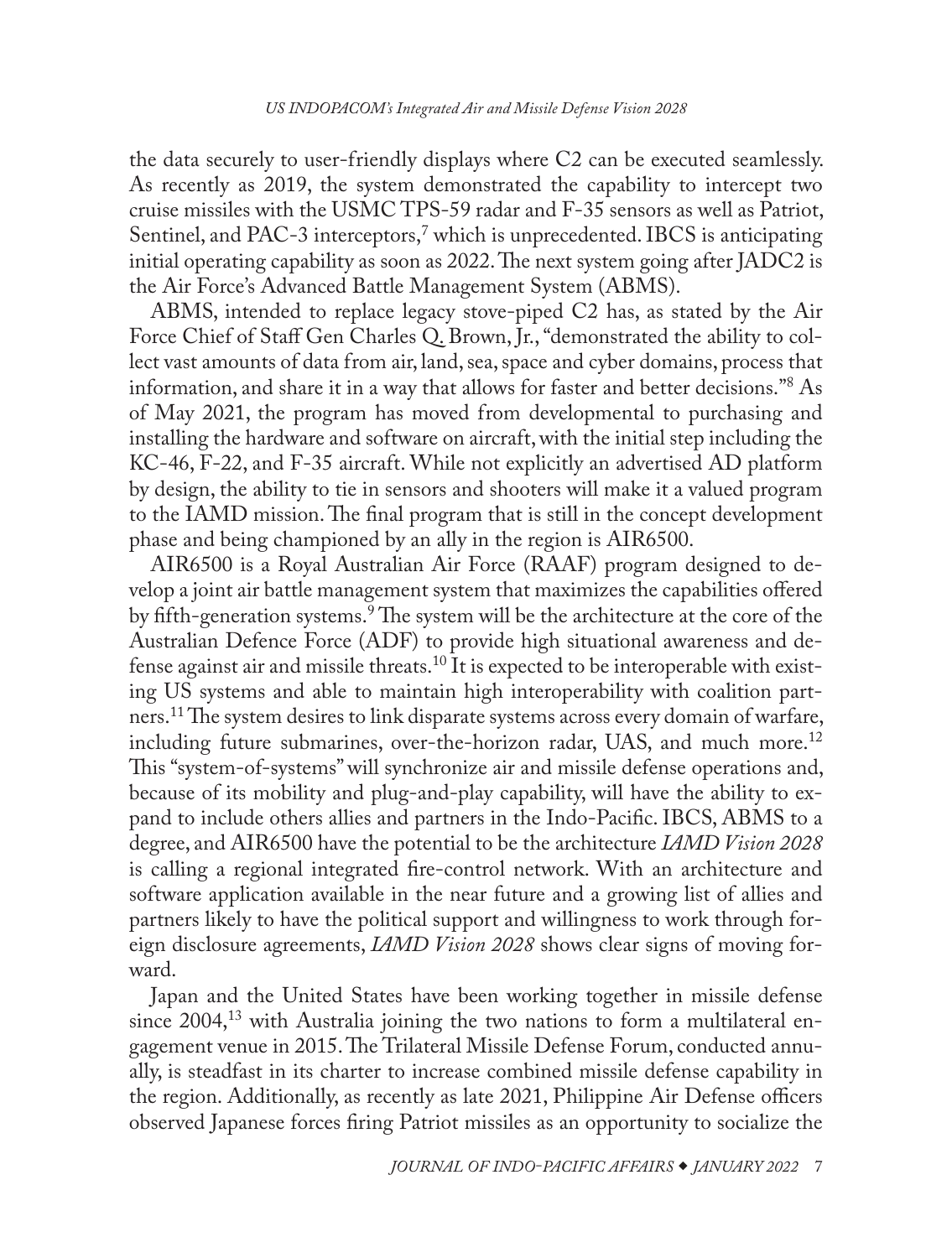capability and inform the Philippine Air Force (PAF) Flight Plan 2028. The PAF is eager to build up a formidable integrated air defense system in the Philippine archipelago. The United States and South Korea have worked together in missile defense from North Korea for decades, presenting a golden opportunity to integrate sensors and shooters in the defense of the peninsula and, if required, the region. These examples are just a few that demonstrate the movement in and around the region of like-minded nations coming together against a common competitor. A recent addition, India, is highlighted as part of the Quad Conference pledge to promote an Indo-Pacific region "undaunted by coercion" and committed to a free, open, inclusive Indo-Pacific. While never mentioning China, it is clear the Quad's united rhetoric is pointed toward China's coercive tactics and rising influence in the region.<sup>14</sup> In late 2021, all four nations came together in Hawaii to socialize IAMD constructs to further develop each nations capability and demonstrate resolve to counter China. The expansion of China's A2/AD and the critical importance of a free and open Indo-Pacific compel us forward under the INDOPACOM *IAMD Vision 2028*.

In line with ADM John C. Aquilino's guidance, INDOPACOM *IAMD Vision 2028* is thinking, acting, and operating differently. It is taking an as-is, segregated, disparate, stove-piped IAMD infrastructure and transforming it into a to-be that fuses all the sensor data into an integrated, seamless operations and intelligence warfighting network, combined multinational C2, and a joint- and coalitiondriven interceptor architecture that is the first of its kind. *Vision 2028* will tie all the allies and partners together, strengthen their strategic integrated deterrence in the region, reinforce their resolve to remain united against an ever-aggressive Chinese strategy, and if deterrence fails, bolster their ability to defend themselves individually and win as an alliance.

As the pivot that began in 2011 endures and China's increasing A2/AD military capability and the China Dream mentality threaten freedom of maneuver in the region, the recognized importance of a shared alliance and the understood value of a shared architecture, together, will help overcome political challenges and information-sharing hurdles. US Strategic Command's 15-year biannual Nimble Titan exercise underscores the desire of allies and partners to synchronize global missile defense posture and make a shared architecture a reality. When *IAMD Vision 2028* is closer to realization than conception, each nation will more clearly realize they are not giving up a piece of sovereignty but rather strengthening their autonomy by being a part of something greater than they could have accomplished on their own. Nations will recognize they are not giving up proprietary information and state secrets; they are tying into a system that takes them leaps and bounds above where they were before. When *Vision 2028* becomes every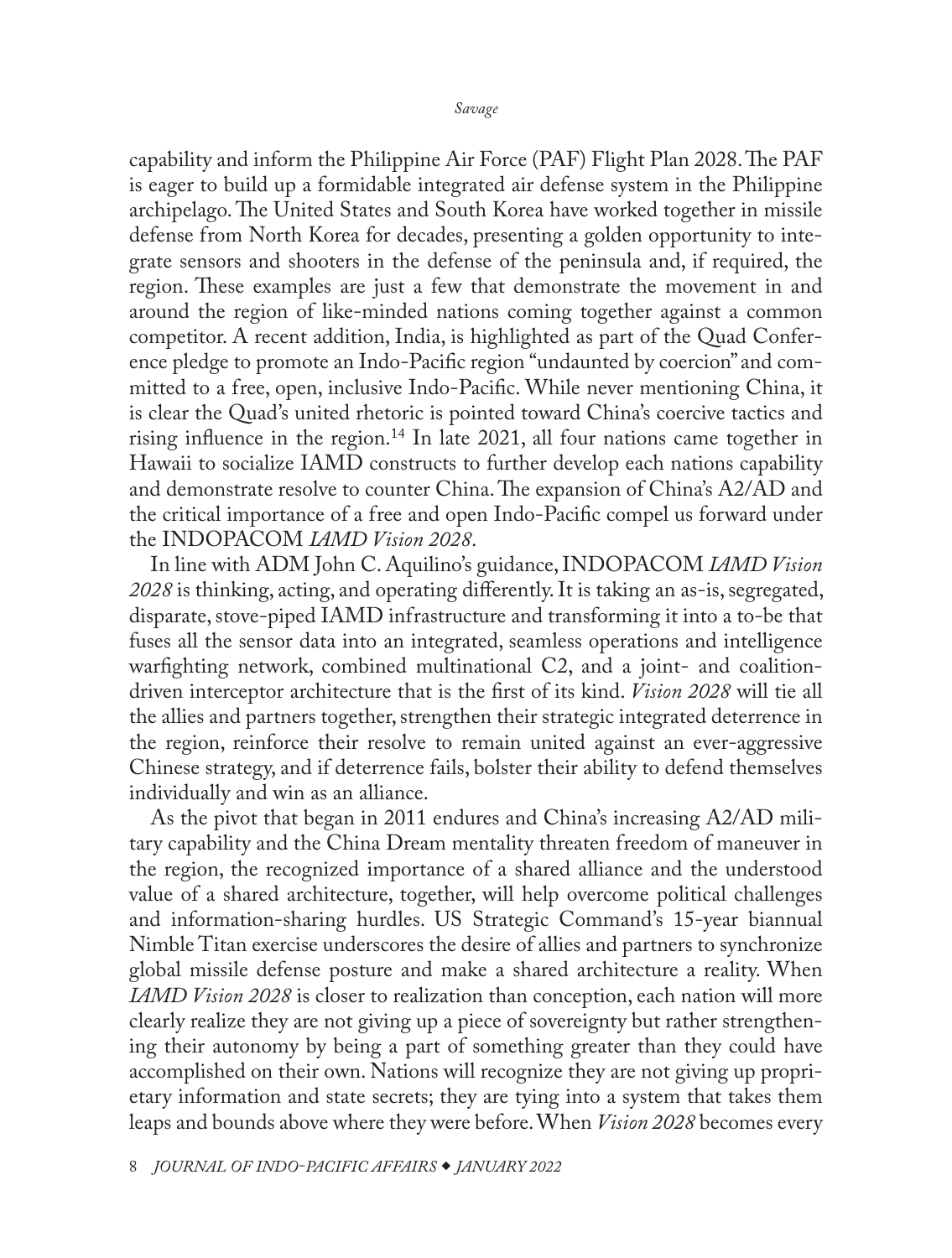<span id="page-8-0"></span>ally's and partner's vision, both on the political and military fronts, it will no longer bring the nations side by side against a common enemy but rather transform the allies and partners into a seamless amalgamation. This new front will be greater than the sum of its parts, presenting a much greater deterrence to China, due to not only the integrated, netted, and layered sensor coverage but ultimately due to the integrated, netted, and layered alliance of like-minded allies and partners.

 As Gen Kenneth Wilsbach, COMPACAF, highlighted recently at the Air Force Association's Air, Space, Cyber Conference, China's ever-expanding landscape and imposing will that is counter to the international rules-based order, and a free and open Indo-Pacific needs to be challenged every single day.15 The United States cannot go it alone, nor does it desire to do so. Allies and partners realize the deteriorating effects of China on the Indo-Pacific remaining free and open and the detriment this brings to their sovereignty and ways of life. Because of this, allies and partners are working toward a solution, political discussions are occurring, and an IAMD architecture necessary to see the vision through is coming closer to a reality than a concept. While *IAMD Vision 2028* is ambitious, it is also achievable—and necessary. With a seamless amalgamation of nations politically cemented and the military IAMD capability a reality, China will ultimately be deterred from freely imposing its will in the region and threatening a free and open Indo-Pacific.

#### Col Lynn "Riddler" Savage, USAF

Colonel Savage is currently the Director, Pacific IAMD Center (PIC) located at Hickam AFB, HI. He leads the PIC team of IAMD experts, with more than 112 years of combined IAMD experience, who work directly with allies and [partners in the region to share US IAMD doctrine, TTPs, and lessons learned. The PIC team is very excited with](#page-0-0)  where *INDOPACOM Vision 2028* is headed and looks forward to supporting additional allies and partners in the future.

#### **Notes**

1. Wilson Vorndick, "China's Reach Has Grown; So Should the Island Chains," *Asia Maritime Transparency Initiative*, 22 October 2018, https://amti.csis.org/.

2. Kenneth R. Dorner, William B. Hartman, and Jason M. Teague, "Back to the Future: Integrated Air and Missile Defense in the Pacific," *Air & Space Power Journal* 29, no. 1 ( January–February 2015): 61–78, https://www.airuniversity.af.edu/.

3. Dorner, Hartman, and Teague, "Back to the Future."

4. Hailey Haux, "PACAF Commander Talks ACE at AFA's Air, Space, Cyber Conference," Pacific Air Forces Public Affairs, 21 September 2021, https://www.pacaf.af.mil/.

5. Sandra Erwin, "Missile defense space sensor made by Northrop Grumman and Ball Aerospace clears design review," *SpaceNews*, 5 August 2021, https://spacenews.com/.